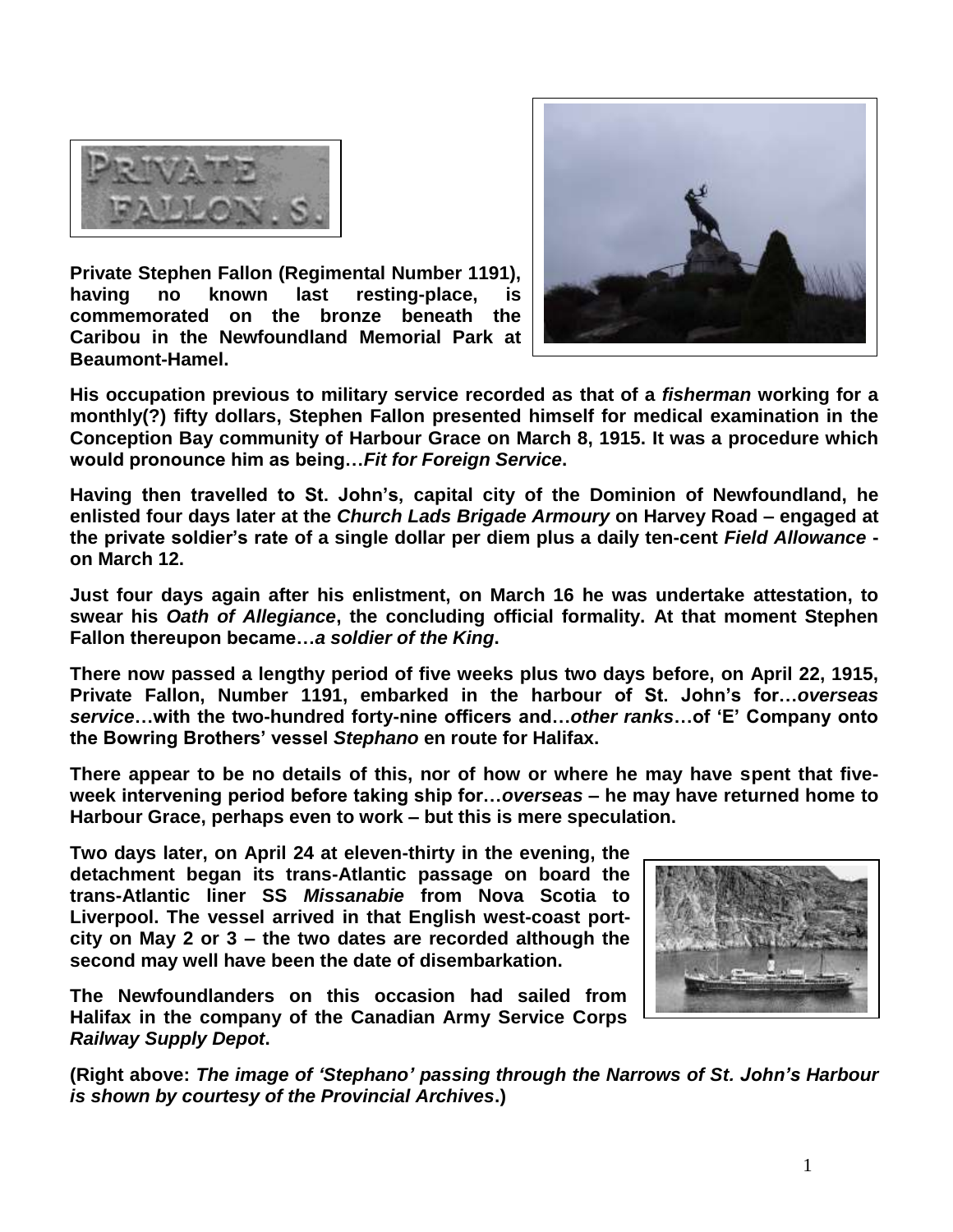**(Right:** *The image of 'Missanabie' is from the Old Ship Picture Galleries website. The vessel was of the Canadian Pacific Line and, although transporting troops during the Great War, did so as part of her commercial services which continued during the conflict. On September 9, 1918, she was torpedoed and sunk off the south coast of Ireland with the loss of forty-five lives***.)**

**From Liverpool the contingent travelled northwards by train to the Scottish capital, Edinburgh where, on May 4, 'E' Company joined 'A', 'B', 'C' and 'D' Companies which had already taken up station as the garrison at the historic Castle, the first troops from outside the British Isles ever to do so.**

**(Right:** *The venerable bastion of Edinburgh Castle dominates the Scottish capital from its hill in the centre of the city***. – photograph from 2011)**

**Private Fallon's 'E' Company, however, was to have but a few days to savour the charms of the Scottish capital.**

**\* \* \* \* \***

**Some seven months before that May 4, in the late summer and early autumn of 1914 there had been a period of training of five weeks on the shores of** *Quidi Vidi Lake* **in the east end of St. John's for the newly-formed Newfoundland Regiment's first recruits – these to become 'A' and 'B' Companies - during which time the authorities had also been preparing for the Regiment's transfer overseas.**

**This first Newfoundland contingent was to embark on October 3, in some cases only days after a recruit's enlistment and/ or attestation. To become known to history as the** *First Five Hundred* **and also as the** *Blue Puttees***, on that day they had boarded the Bowring Brothers' vessel** *Florizel* **awaiting in St. John's Harbour.**

**(Right above:** *The image of Florizel at anchor in the harbour at St. John's is by courtesy of Admiralty House Museum***.)**

**The ship had sailed for the United Kingdom on the morrow, October 4, 1914, to its rendezvous with the convoy carrying the 1st Canadian Division overseas, off the south coast of the Island.** 

**(Right:** *Fort George, constructed in the latter half of the eighteenth century, still serves the British Army to this day***. – photograph from 2011)**







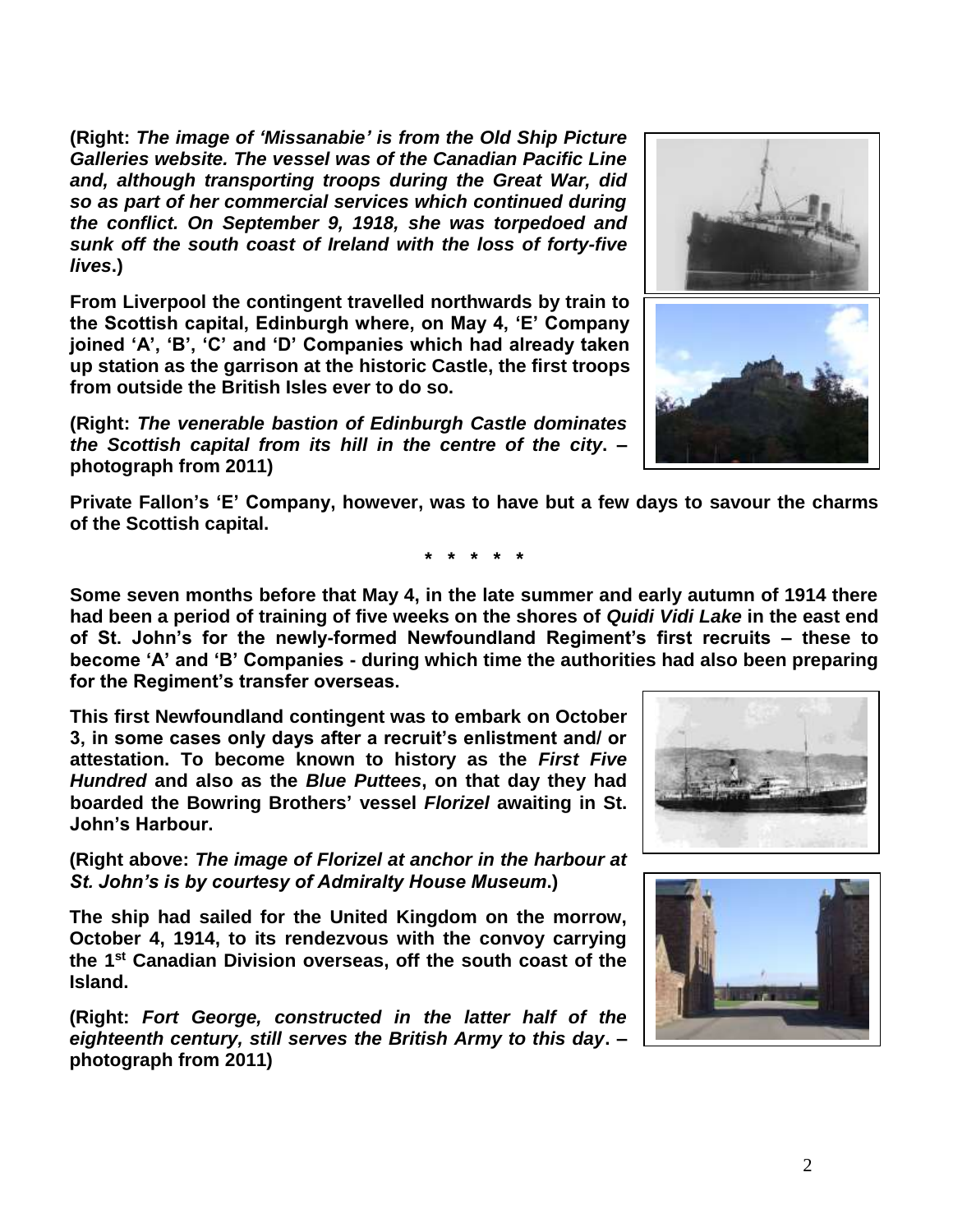**Once having disembarked in the United Kingdom this first Newfoundland contingent was to train in three venues during the late autumn of 1914 and then the winter of 1914-1915: firstly in southern England on the** *Salisbury Plain***; then in Scotland at** *Fort George* **– on the**  *Moray Firth* **close to Inverness; and lastly at** *Edinburgh Castle* **– where, as recorded beforehand, it was to provide the first garrison from outside the British Isles.** 

**Only days after 'A' and 'B' Companies had taken up their posting there, on February 16 of 1915, 'C' Company – the first re-enforcements for the original contingent\* - would arrive directly – through Liverpool of course - from Newfoundland. On the final day of the month of March it had been the turn of 'D' Company to arrive – they via Halifax as well as Liverpool – to report…***to duty***…at Edinburgh.**

*\*This contingent, while a part of the Newfoundland Regiment, was not yet a battalion and would not be so for a further five months – as will be seen below.*

**\* \* \* \* \***

**Seven days after the arrival of Private Fallon's 'E' Company in the Scottish capital, on May 11 the entire Newfoundland contingent was ordered elsewhere.** 

**On that day, seven weeks into spring – although in Scotland there was apparently still snow - the unit was dispatched to** *Stobs Camp***, all under canvas and south-eastwards of Edinburgh, in the vicinity of the town of Hawick.**

**It was to be at** *Stobs Camp* **that the Newfoundland contingent would eventually receive the re-enforcements from home – 'F' Company which arrived on July 10, 1915 - that would bring its numbers up to that of British Army establishment battalion strength\*. On that date the newly-formed 1st Battalion of the Newfoundland Regiment was thus now available to be sent on …***active service***.**

**(Right:** *The Newfoundland Regiment marches past on the training ground at Stobs Camp and is presented with its Colours on June 10, 1915.* **– by courtesy of Reverend Wilson Tibbo and Mrs. Lillian Tibbo)**

**\****This was approximately fifteen hundred, sufficient to furnish four 'fighting' companies, two re-enforcement companies and a headquarters staff.*

**At the beginning of that August of 1915, the four senior Companies, 'A', 'B', 'C' and 'D', were then sent south from** *Stobs Camp* **to undergo a final two weeks of training, as well as an inspection by the King, at**  *Camp Aldershot***. This force, now the 1st Battalion of the Newfoundland Regiment, was thereupon attached to the 88th Brigade of the 29th Division of the (British) Mediterranean Expeditionary Force.**

**(Right:** *George V, by the Grace of God, of the United Kingdom of Great Britain and Ireland and of the British Dominions beyond the Seas, King, Defender of the Faith, Emperor of India* **– the photograph is from** *Bain News Services* **via the** *Wikipedia* **web-site.)**



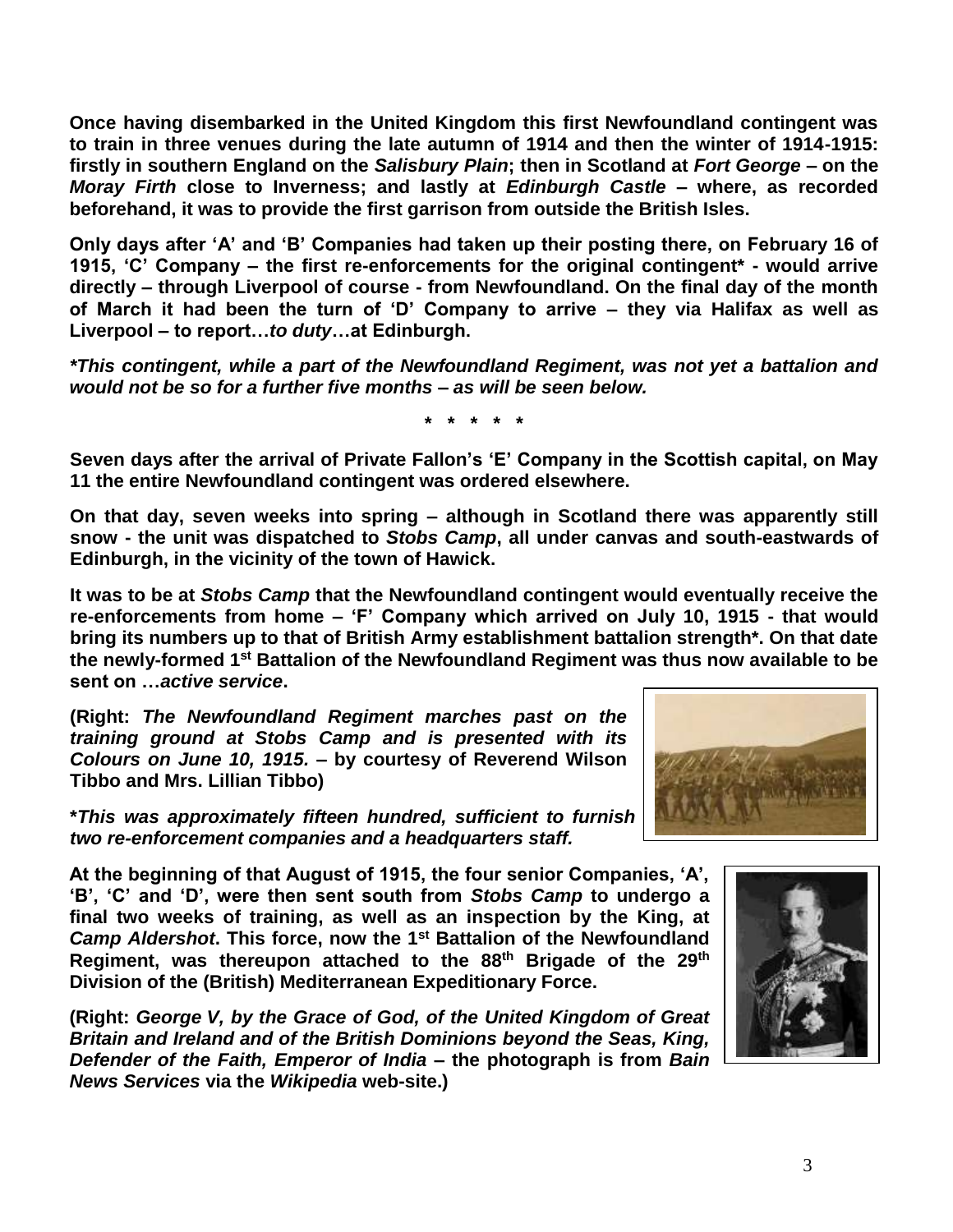**Meanwhile the two junior Companies, 'E' – as seen, the last arrived at Edinburgh - and the aforementioned 'F', were ordered transferred to Scotland's west coast, to Ayr, there to provide the nucleus of the newly-forming 2nd (***Reserve***) Battalion.**

**Private Fallon, however, although having left Newfoundland as a soldier of 'E' Company, was not to be posted to the Regimental Depot but to southern England.**

**When he had been apprised of this change in plans seems not to be recorded – nor why he was selected - but Private Fallon was one of the few from 'E' Company who were to swell the ranks of the units posted to** *Aldershot* **- thus he became a soldier of 'A' Company. And it was during the period while he was at** *Camp Aldershot***, and as was the case with the great majority of the Newfoundland troops there, that Private Fallon was prevailed upon to re-enlist…***for the duration of the war***. This he did on August 15\*.**

**\****At the outset of the War, perhaps because it was felt by the authorities that it would be a conflict of short duration, the recruits enlisted for only a single year. As the War progressed, however, this was obviously going to cause problems and the men were encouraged to re-enlist***.** *Later recruits signed on for the 'Duration' at the time of their enlistment.*



**(Right above:** *Some of the personnel of 'A', 'B', 'C' and 'D' Companies of the 1st Battalion of the Newfoundland Regiment at Aldershot in August of 1915, prior to its departure to 'active service' on the Gallipoli Peninsula* **– from** *The Fighting Newfoundlander* **by Col. G.W.L. Nicholson, C.D.)**

**(Right:** *The image of Megantic, here in her peace-time colours of a 'White Star Line' vessel, is from the Old Ship Picture Galleries web-site***.)**

**On August 20, 1915, Private Fallon and his 1st Battalion had embarked in the Royal Navy Harbour of Devonport onto the requisitioned passenger-liner** *Megantic* **for passage to the Middle East and to the fighting against the Turks. There, a month later – having spent some two weeks billeted in British barracks in the vicinity of the Egyptian capital, Cairo - on September 20, the 1st Battalion was to land at** *Suvla Bay* **on the**  *Gallipoli Peninsula***.**

**(Right:** *Kangaroo Beach, where the officers and men of the 1st Battalion, Newfoundland Regiment, landed on the night of September 19-20, 1915, is to be seen in the distance at the far end of Suvla Bay. The remains of a landing-craft are still clearly visible in the foreground on 'A' Beach***. – photograph taken in 2011)**





**(continued)**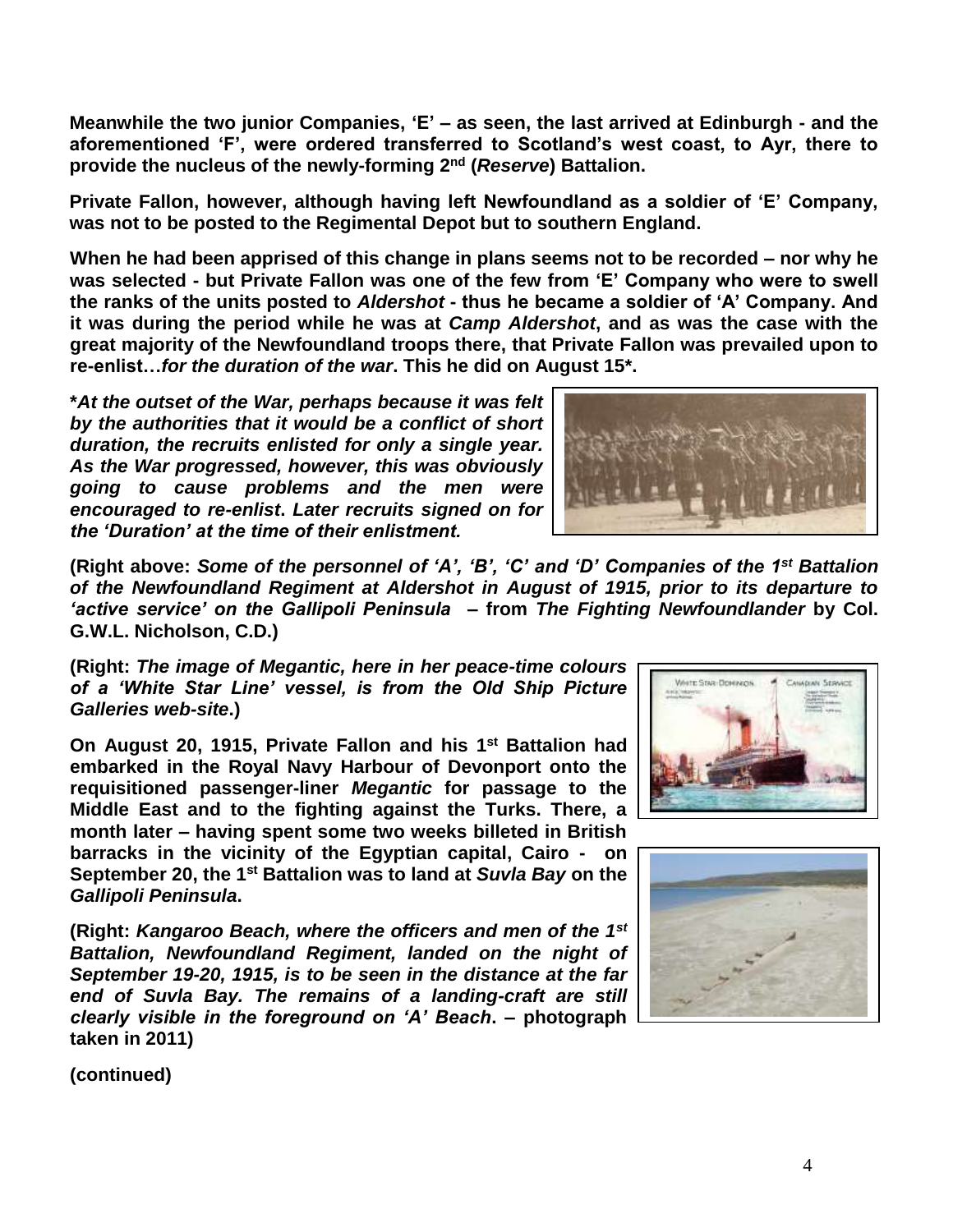**(Right:** *Newfoundland troops on board a troop-ship anchored at Mudros: either Megantic on August 29, Ausonia on September 18, or Prince Abbas on September 19 – Whichever the case, they were yet to land on Gallipoli***. – from Provincial Archives)**

**(Right below:** *A century later, the area, little changed from those far-off days, of the Newfoundland positions at Suvla Bay, and where the 1st Battalion of the Newfoundland Regiment was to serve during the autumn of 1915* **– photograph from 2011)**

**When the Newfoundlanders had landed from their transport ship at** *Suvla Bay* **on that September night of 1915 they were to disembark into a campaign that was already on the threshold of collapse.**

**Not only in the area where the Newfoundland Battalion was to serve but, even ever since the very first days of the operation in April of 1915, the entire** *Gallipoli Campaign,* **including the operation at** *Suvla Bay,* **had been proving to be little more than a debacle:** 

**(Right:** *No-Man's-Land at Suvla Bay as seen from the Newfoundland positions* **– from** *Provincial Archives***)**

**Flies, dust, disease, the frost-bite and the floods – and of course the casualties inflicted by an enemy who was to fight a great deal better than the British High Command\* had ever anticipated – were eventually to overwhelm the British-led forces and those of their allies, the French, and it would finally be decided to abandon not only** *Suvla Bay* **but the entire** *Gallipoli* **venture.**

*\*Many of the commanders chosen were second-rate, had been brought out of retirement, and had little idea of how to fight – let alone of how to win. One of the generals at Suvla, apparently, had handed in his resignation during the Campaign and had just gone home.*

**(Right above:** *An un-identified Newfoundland soldier in the trenches at Suvla Bay –* **from**  *Provincial Archives***)**

**(Right:** *This is Anzac Bay in the fore-ground with the Salt Lake in the centre further away. The bottom of Suvla Bay is just to be seen on the left and adjacent to the Salt Lake, and further away again. The hills in the distance and the ones from which this photograph was taken were held by the Turks and formed a horse-shoe around the plain surrounding the Salt Lake which was where the British and Newfoundlanders were stationed***. – photograph from 2011)**







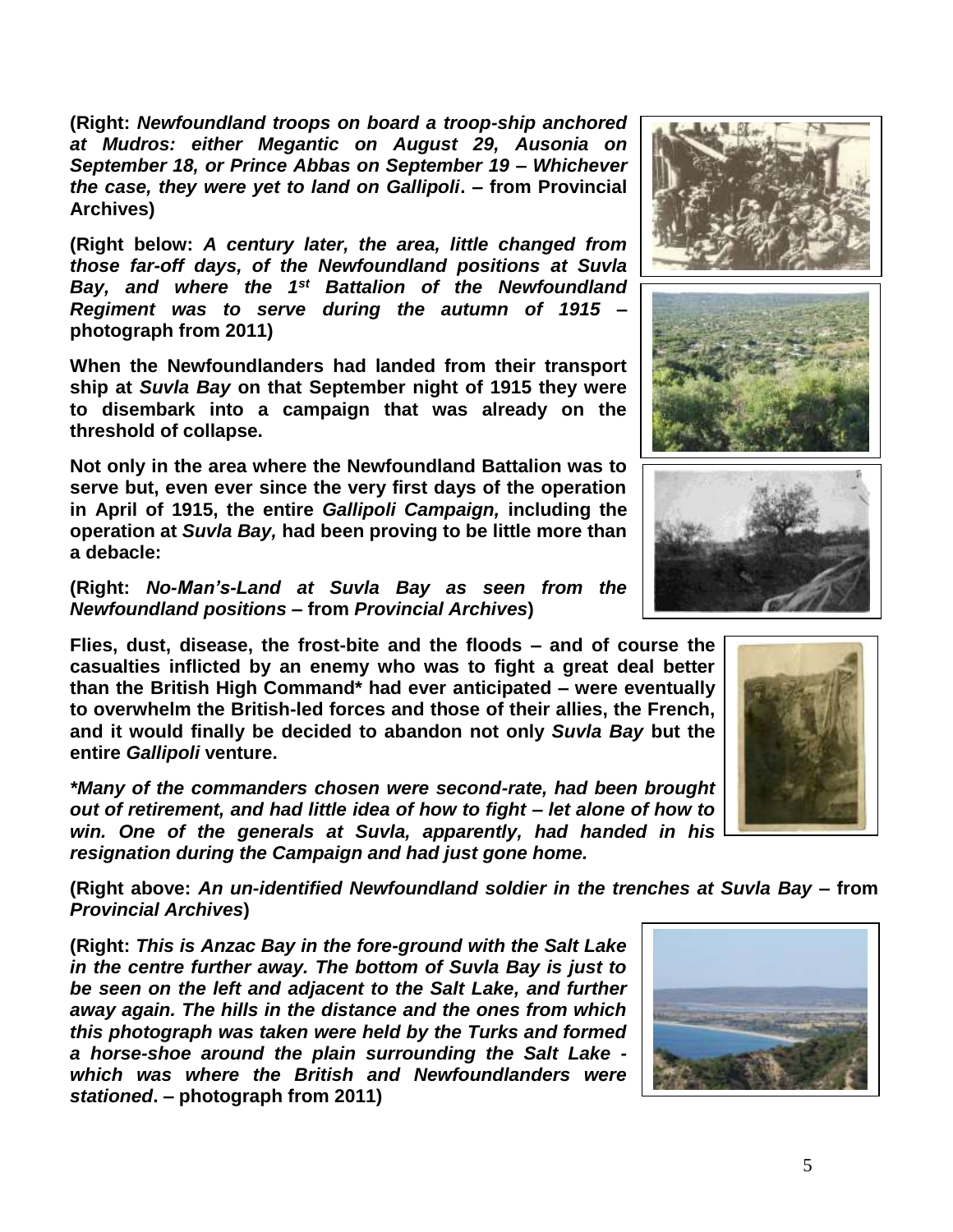**November 26 of 1915 had seen perhaps the nadir of the Newfoundland Battalion's fortunes at Gallipoli; there was to be a freak rain-, snow- and ice-storm strike the** *Suvla Bay* **area and the subsequent floods had wreaked havoc amongst the forces of both sides. For several days, survival rather than the enemy was to be the priority.**

**There were to be many casualties on both sides, some of them, surprised by the sudden inundation of their positions, fatalities who had drowned in their trenches – although no Newfoundlanders were to be among that number. Numerous, however, had been those afflicted by trench-foot and by frost-bite.**

**\* \* \* \* \***

**Private Fallon was to be one of them.**

**On December 1, Private Fallon was evacuated from the Newfoundland positions to the not-distant 26th Casualty Clearing Station at** *Suvla Bay* **suffering from frostbite. On the following day the records show him having been admitted into the 3rd Canadian General Hospital at Mudros on the Greek island of Lemnos some seventy kilometres away.** 



**(Right above:** *By the end of the year 1915, Mudros Bay and its minuscule harbour had been almost completely encircled by Allied medical and other establishments, the majority of them under canvas***. – from Illustration)**

*\*No Canadian troops were to serve in the Gallipoli Campaign, the 3rd Stationary Hospital - and one in Egypt - being perhaps the only Canadian presence in the eastern Mediterranean during this period. The hospital's matron and a nursing sister also lie in Portianos Cemetery, victims of dysentery.*

**(Right:** *That part of Portianos Military Cemetery in which are to be found the graves of Nursing Sister M.F.E. Munro and Matron J.B. Jaggard of the 3rd Canadian Stationary Hospital***. – photograph from 2011)**

**Private Fallon is documented as having been discharged on December 15 to the** *Lowland Convalescent Camp* **at Mudros, and then ten days following, on Boxing Day, December 26, he is recorded as having been placed on board His Majesty's Hospital Ship** *Aquitania* **for passage back to the United Kingdom.**

**(Right:** *Some of the peace-time facilities on board 'Aquitania' in use as a war-time hospital ward* **– copy of an original photograph from the** *Cunard Archives***)**



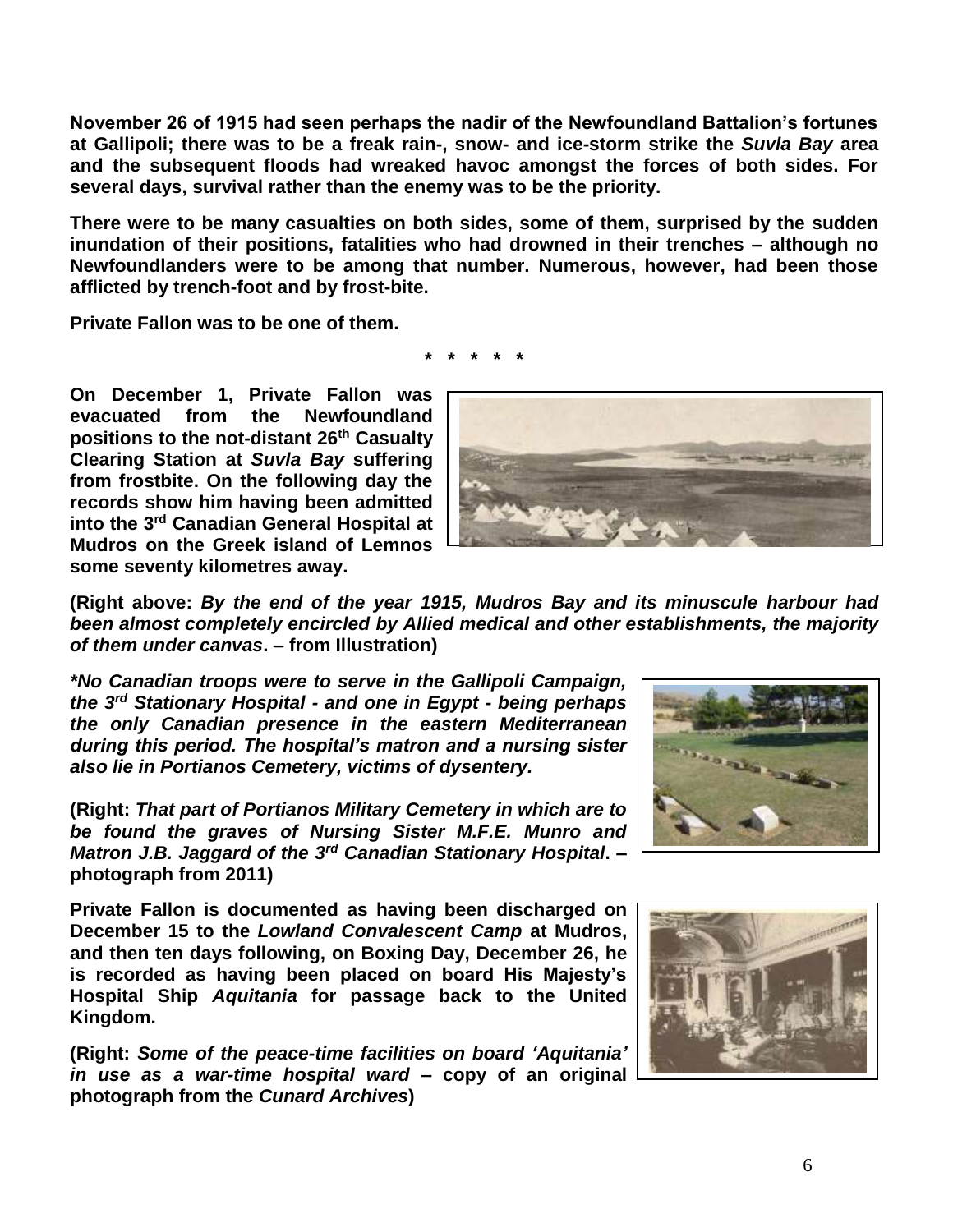**Once disembarked in England, Private Fallon was immediately transported to and admitted, on January 3 of the New Year, 1915, into the 3 rd London General Hospital in the Borough of Wandsworth.** 

**(Right:** *The main building of what was to become the 3 rd London General Hospital during the Great War had originally been opened, on July 1st of 1859, as a home for the orphaned daughters of British soldiers, sailors and marines***. – photograph from 2010)**

**(Right:** *A party of Newfoundland patients, dressed in hospital uniform but otherwise unfortunately unidentified, is seen here convalescing in the grounds of the 3 rd London General Hospital at Wandsworth –* **by courtesy of Reverend Wilson Tibbo and Mrs. Lillian Tibbo)**

**After more than eight weeks of medical attention, from March 2 to until March 11 Private Fallon was granted the customary ten-day furlough allowed military personnel upon discharge from hospital. He was then immediately ordered posted to the Regimental Depot where he reported…***to duty***…on the 13th. He was to be stationed there for only a mere two weeks.**

**By the end of the summer of 1915, the once-Royal Borough of Ayr on Scotland's west coast had begun to serve as the overseas base for the 2nd (***Reserve***) Battalion of the Newfoundland Regiment from where – as of November of 1915 and up until January of 1918 - re-enforcement drafts from home were to be despatched to bolster the 1st Battalion's numbers, at first to the Middle East and then later to the**  *Western Front***.**

**(Right above:** *An aerial view of Ayr, likely from the period between the Wars: Newton-on Ayr, where were quartered the 'other ranks', is to the left of the River Ayr and the Royal Borough, where were housed the officers, is to the right***. – by courtesy of the** *Carnegie Library* **at Ayr)**

**(Right above:** *The High Street in Ayr as shown on a postcard of the time, the imposing Wallace Tower – it stands to this day (2017) - dominating the scene* **– by courtesy of Reverend Wilson Tibbo and Mrs Lillian Tibbo.**

**Private Fallon was to be a soldier of the 3rd Re-enforcement Draft from Ayr which passed through the English south-coast port of Southampton on March 28 of 1916, to board His Majesty's Transport** *Archangel* **en route to the** *Western Front***.** 









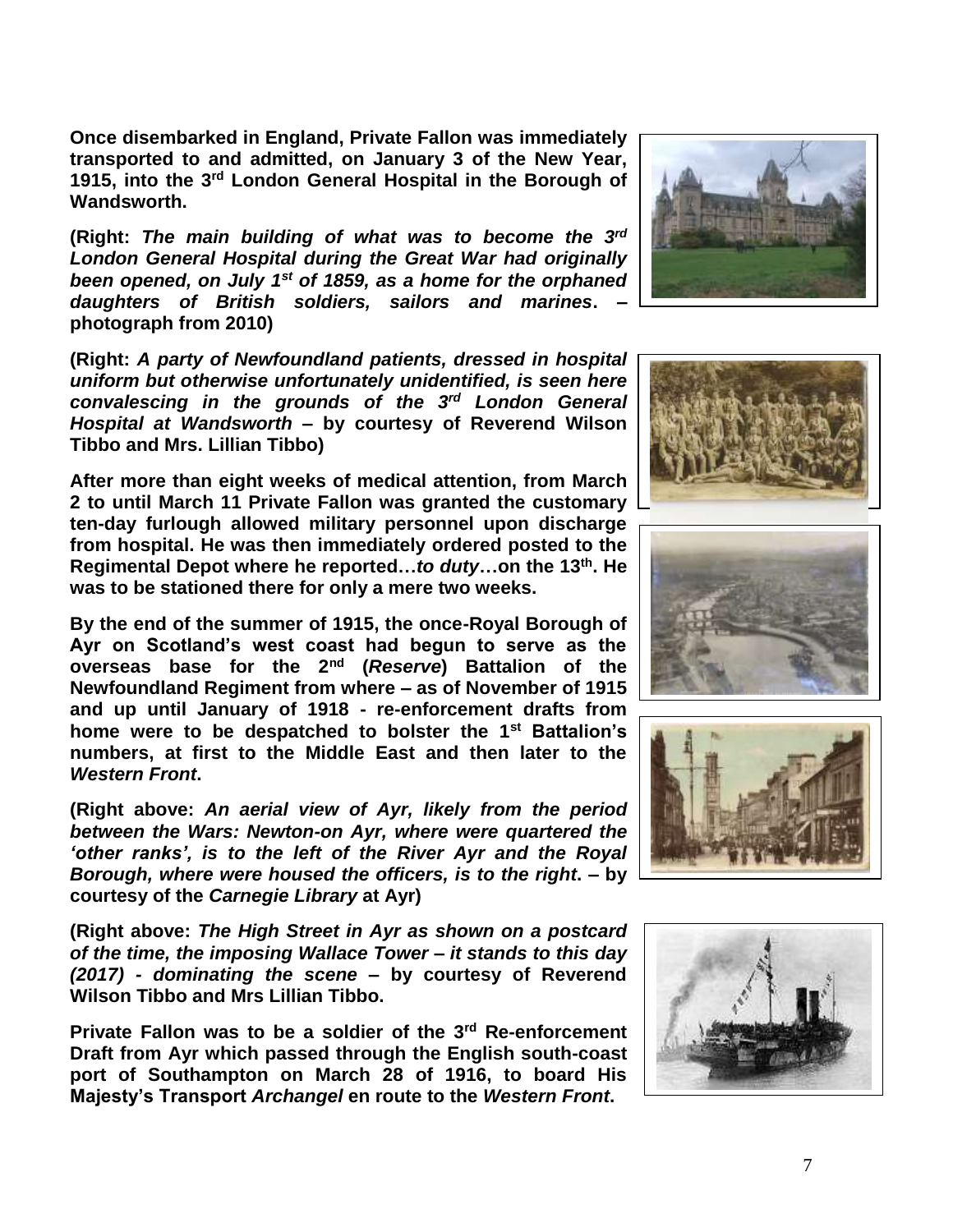**On the following day, the 25th, the contingent landed in Rouen, capital city of Normandy and site of the large British Expeditionary Force Base Depot. The Newfoundlanders proceeded to the Base Depot for several days of final training and organization\*.**

**(Preceding page:** *The photograph of a troop-laded 'Archangel' leaving port – possibly Southampton – is from the Old Ship Picture Galleries web-site***.)**

*\*Apparently the standard length of time for this final training at the outset of the war had been ten days – although this was to become more and more flexible as the War progressed - in areas near Rouen, Étaples, LeHavre and Harfleur that became known notoriously to the troops as the Bull Rings.*

**(Right:** *British troops disembark at Rouen en route to the Western Front***. – from** *Illustration***)**

**On April 15, a detachment from Rouen of two-hundred eleven…***other ranks* **– accompanied by two officers – reported…***to duty***…with the Newfoundland Battalion already billeted in the village of Englebelmer some three kilometres behind the lines of the** *Western Front***.** 



**Private Fallon was among that number from Rouen.**

**\* \* \* \* \***

**In the meantime, by the time of Private Fallon's departure from** *Suvla Bay* **in early December of 1915, the situation there had daily been becoming more and more untenable, thus on the night of December 19-20, the British had abandoned the entire area – the Newfoundlanders, the only non-British unit to serve there, to form a part of the rear-guard. Some of the Battalion personnel had been evacuated to the nearby island of Imbros, some to Lemnos, further away, but in neither case was the respite to be of a long duration; the 1 st Battalion was to be transferred only two days later to the area of** *Cape Helles***, on the western tip of the** *Gallipoli Peninsula***.**

**(Right:** *Cape Helles as seen from the Turkish positions on the misnamed Achi Baba, positions which were never breached: The Newfoundland positions were to the right-hand side of the picture***. – photograph from 2011)**

**The British, Indian and** *Anzac* **forces – the Australian and New Zealand Army Corps was also to serve at** *Gallipoli* **– had now only been marking time until a complete withdrawal of the**  *Peninsula* **could be undertaken.** 

**This final operation would take place on the night of January 8-9, the Newfoundland Battalion to furnish part of the British rear-guard on this second occasion also.**

**(Right:** *'W' Beach at Cape Helles as it was only days before the final British evacuation* **– from** *Illustration***)**

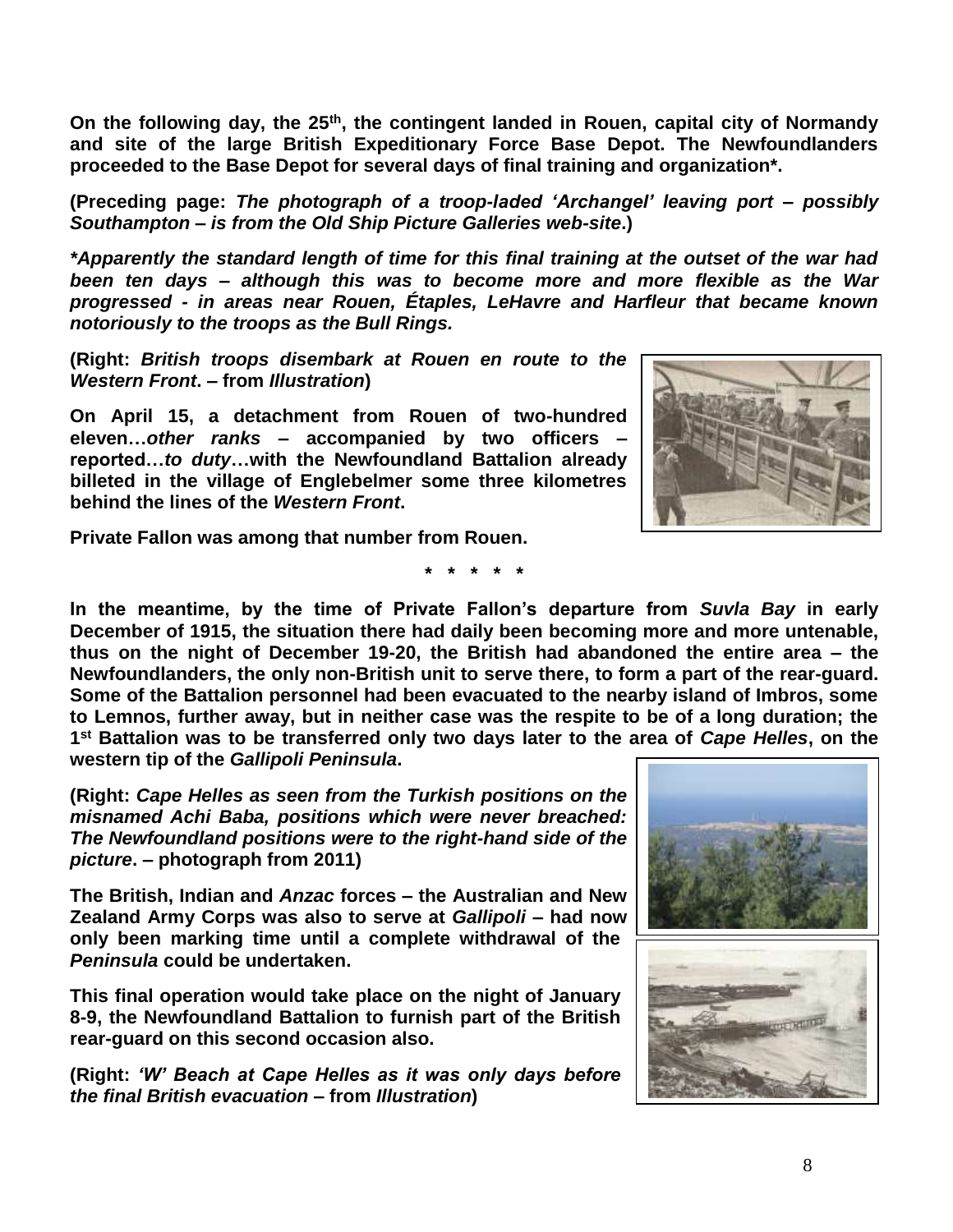*\*Lieutenant Owen Steele of St. John's, Newfoundland, is cited as having been the last soldier of the Mediterranean Expeditionary Force to step into the final small boat to sail from the Gallipoli Peninsula.*

**(Right:** *'W' Beach almost a century after its abandonment by British forces in that January of 1916 and by the Newfoundlanders who were to be the last soldiers off the beach***:** *Vestiges of the wharves in the black-and-white picture are still to be seen.* **– photograph from 2011)**

**Immediately after the British evacuation of the** *Gallipoli Peninsula***, the Newfoundland unit had been ordered to the Egyptian port-city of Alexandria. On January 14, the Australian Expeditionary Force Transport** *Nestor* **had arrived there with the 1st Battalion on board. The vessel was to sail just after mid-day on the 16th, on its way southwards down the Suez Canal to Port Suez where she arrived on the morrow and where the Newfoundlanders landed and marched to their encampment.**





**There they were to await further orders since, at the time, the subsequent destination of the British 29th Division had yet to be decided\*.**

**(Right above:** *The photograph of the Blue Funnel Line vessel Nestor is from the Shipspotting.com web-site. The vessel was launched and fitted in 1912-1913 and was to serve much of her commercial life until 1950 plying the routes between Britain and Australia. During the Great War she served mainly in the transport of Australian troops and was requisitioned once again in 1940 for government service in the Second World War. In 1950 she was broken up***.)**

*\*Bulgaria had entered the conflict on the side of the Central Powers, and Salonika was already becoming a theatre of war.*

**(Right:** *The British destroy their supplies during the final evacuation of the Gallipoli Peninsula. The men of the 1st Battalion of the Newfoundland Regiment were among the last to leave on two occasions, at both Suvla Bay and Cape Helles***. – photograph taken from the battleship** *Cornwallis* **from**  *Illustration***)**

**(Right:** *Port Tewfiq at the south end of the Suez Canal just prior to the Great War* **– from a vintage post-card)**

**After a two-month interim spent in the vicinity of Port Suez, the almost six-hundred officers and** *other ranks* **of the 1st Battalion were to board His Majesty's Transport** *Alaunia* **at Port Tewfiq, on March 14 to begin the voyage through the**  *Suez Canal* **en route to France.** 



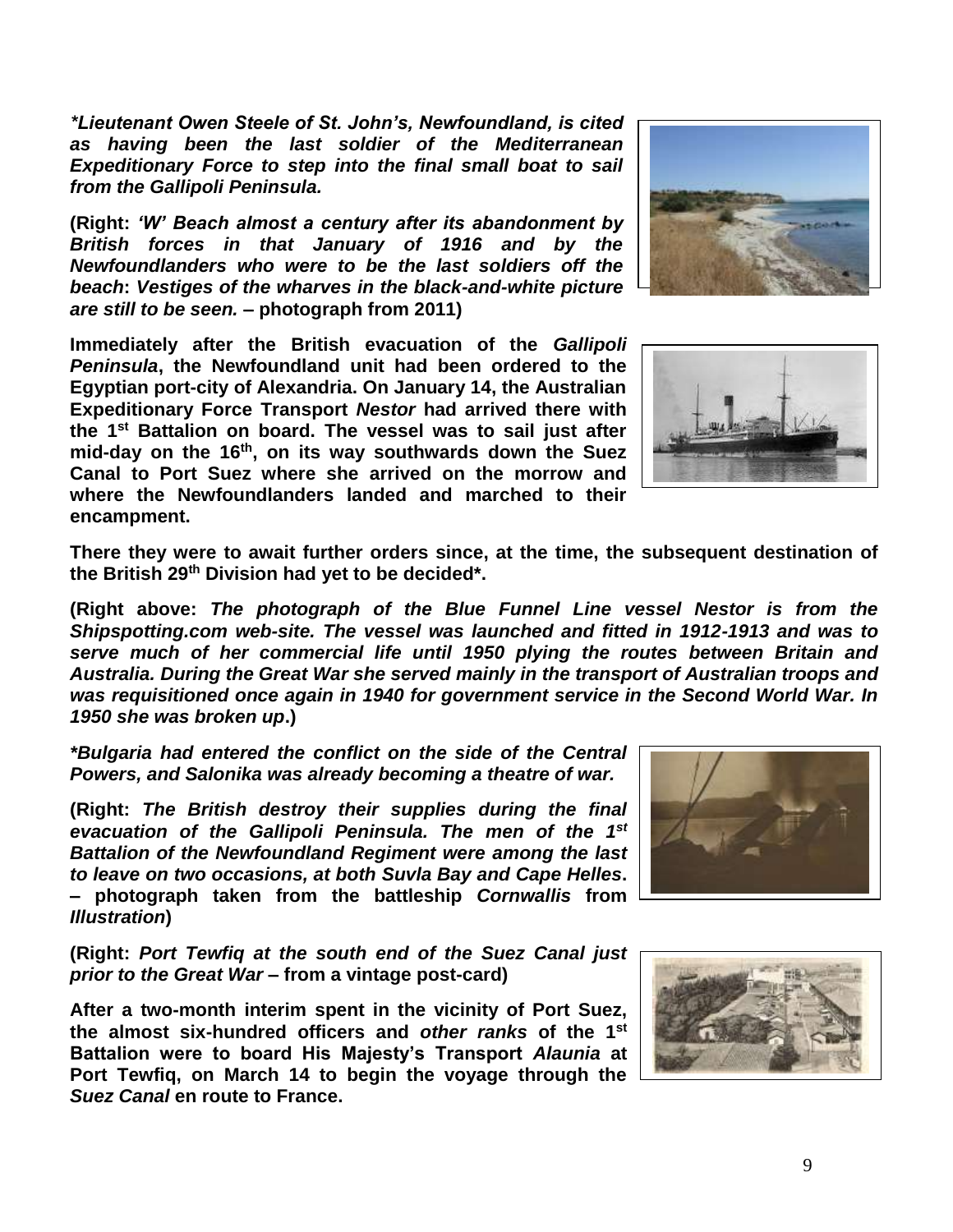**The Newfoundlanders would disembark eight days afterwards in the Mediterranean portcity of Marseille, on March 22.**

**(Right:** *British troops march through the port area of the French city of Marseille***. – from a vintage post-card)**

**Some three days after the unit's disembarkation on March 22, the Newfoundland Battalion's train was to find its way to the small provincial town of Pont-Rémy, a thousand kilometres to the north of Marseille. It had been a cold, miserable journey, the blankets provided for the troops having inexcusably travelled unused in a separate wagon.**

**Having de-trained at the local station at two o'clock in the morning, the Newfoundlanders were now still to endure the long, dark march ahead of them before they would reach their billets at Buigny l'Abbé.**

**It is doubtful if many of those tired soldiers were to pay much attention to the slow-moving stream flowing under the bridge over which they had then marched on their way from the station. But some three months later** *the Somme* **was to become a part of their history.**

**(Right:** *A languid River Somme as seen from the bridge at Pont-Rémy* **– photograph from 2010)**

**On April 13, the 1st Battalion had subsequently marched into the village of Englebelmer – perhaps some fifty kilometres in all from Pont-Rémy - where it would be billeted, would receive re-enforcements from Scotland via Rouen and, in two days' time, would be introduced into the communication trenches of the** *Western Front.*

**\* \* \* \* \***

**As related, of course, in an earlier paragraph, among those afore-mentioned…***reenforcements from Scotland via Rouen***…was to be found Private Fallon, returning to the Newfoundland unit on April 15 after a nineteen-week absence.**

**Just days following the Newfoundland Battalion's arrival on the** *Western Front***, two of the four Companies – 'A', and 'B' – were to take over several support positions from a British unit\* before the entire Newfoundland unit was to then be ordered to move further up for the first time into forward positions on April 22.**

*\*It should be said that the Newfoundland Battalion and two-hundred men of the Bermuda Rifles who were serving at the time in the 2nd Lincolnshire Regiment Battalion, were then the only units at the Somme from outside the British Isles - true also on the day of the attack on July 1.*



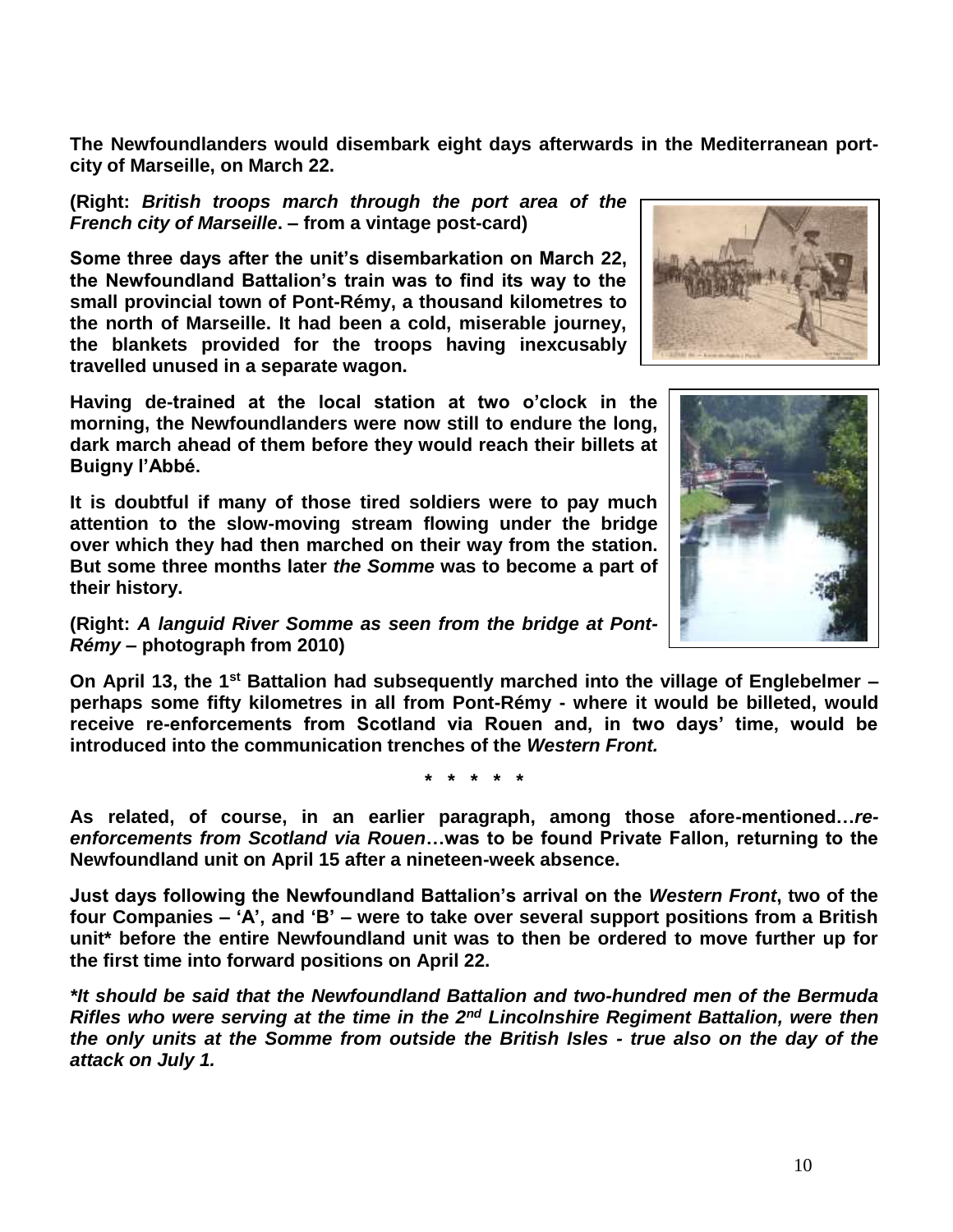## **(Right below:** *A part of the re-constructed trench system to be found in the Newfoundland Memorial Park at Beaumont-Hamel* **– photograph from 2009(?))**

**Having then been withdrawn at the end of that April to the areas of Mailly-Maillet and Louvencourt where they would be based for the next two months, the Newfoundlanders were soon to be preparing for the upcoming British campaign of that summer, to be fought on the ground named for the languid, meandering river,** *the Somme***, that flowed – and still does so today – through the region.** 

**There was at this time to appear a blemish in Private Fallon's record. Care of one's equipment was one of the pillars of army life and negligence was frowned upon. On May 11, while his unit was billeted at Louvencourt, Private Fallon, having lost his gas-helmet, was ordered to pay for the replacement of the same\*.**

**\****A soldier's equipment was not 'his' but only entrusted to him 'on loan'. On the other hand, quite often, officers paid for their own equipment and uniforms: then again, they were also granted allowances towards the expense.*

**If there is one name and date in Newfoundland history which is etched in the collective once-national memory, it is that of Beaumont-Hamel on July 1 of 1916; and if any numbers are remembered, they are those of the eight-hundred who went** *over the top* **in the third wave of the attack on that morning, and of the sixty-eight unwounded present at muster some twenty-four hours later\*.**

**(Right:** *Beaumont-Hamel: Looking from the British lines down the hill to Y Ravine Cemetery which today stands atop part of the German front-line defences: The Danger Tree is to the right in the photograph***. – photograph taken in 2009)**

**(Right below:** *A view of Hawthorn Ridge Cemetery Number 2 in the Newfoundland Memorial Park at Beaumont-Hamel* **– photograph from 2009(?))**

*\*Perhaps ironically, the majority of the Battalion's casualties was to be incurred during the advance from the third line of British trenches to the first line from where the attack proper was to be made, and while struggling through British wire laid to protect the British positions from any German attack.*

**There are other numbers of course: the fifty-seven thousand British casualties incurred in four hours on that same morning of which nineteen-thousand were recorded as having been**  *killed in action* **or** *died of wounds***.** 

**It was to be the greatest disaster** *ever* **in the annals of the British Army…and, perhaps just as depressing, the carnage of** *the Somme* **was to continue for four and a half months.**

**(continued)**